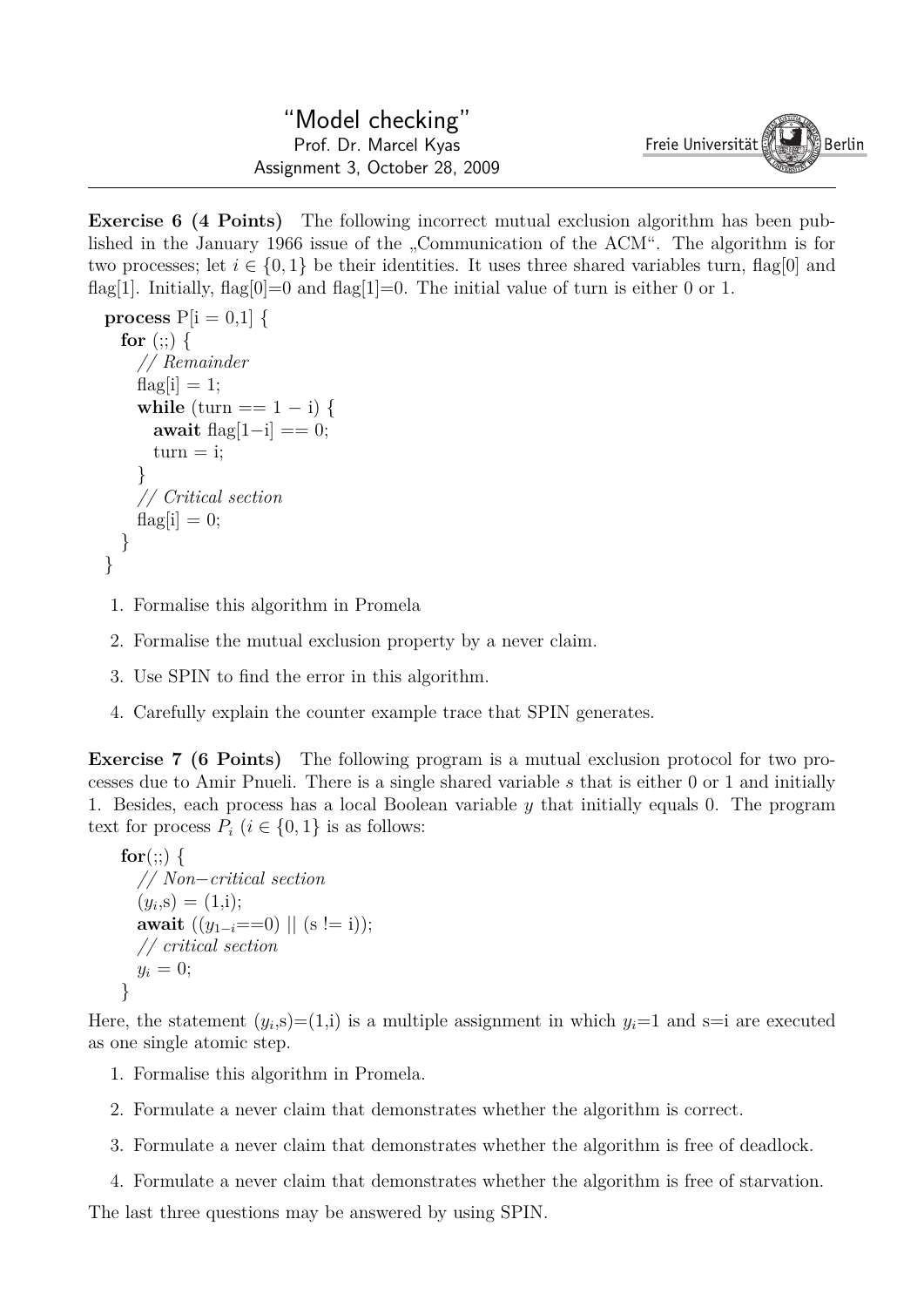**Exercise 8 (4 Points)** Consider the set *AP* of atomic propositions defined by  $\{x = 0, x > 1\}$ and consider a non-terminating sequential computer program *P* manipulates the variable *x*. Formulate the following informally stated properties as LTL properties.

- 1. false.
- 2. initially *x* is equal to zero.
- 3. initially *x* differs from zero.
- 4. initially *x* is equal to zero, but at some point *x* exceeds one.
- 5. *x* exceeds one only finitely many times.
- 6. *x* exceeds infinitely often.
- 7. the value of *x* alternates between zero and some value larger than one.
- 8. true.

Determine which of the provided LTL properties are safety properties. Justify your answers.

**Exercise 9 (5 Points)** The following list of temporal congruences and equivalences contains valid and invalid formulae. Break each congruence into two entailments and each equivalence into two implications. For each entailment or implication claimed to be valid, give an informal (semantic) justification. For an entailment or implication  $\varphi$  claimed to be invalid, describe a sequence  $\sigma$  such that  $\sigma \not\models \varphi$ .

- (1)  $\Diamond p \land \Box q \iff \Diamond (p \land \Box q)$
- (2)  $\Diamond p \land \Box q \iff \Box(\Diamond p \land q)$
- (3)  $\Diamond \Box p \land \Diamond \Box q \iff \Diamond (\Box p \land \Box q)$
- (4)  $\left(\frac{pUq}{Uq} \right) \leq \frac{pUq}{Q}$
- (5)  $p\mathcal{U}q \iff ((\neg p)\mathcal{U}q \rightarrow p\mathcal{U}q)$
- (6)  $p\mathcal{U}q \wedge q\mathcal{U}r \iff p\mathcal{U}r$
- (7)  $\Box p \lor \Diamond q \iff (\Diamond q) \mathcal{R} p$
- (8)  $\Diamond \Box (p \rightarrow \Box q) \leftrightarrow (\Diamond \Box q \vee \Diamond \Box \neg p)$
- (9)  $\neg (p\mathcal{U}q) \leftrightarrow (\neg q)\mathcal{W}(\neg p \land \neg q)$
- (10)  $\neg (p \mathcal{U}q) \iff (\neg q) \mathcal{W}(\neg p \land \neg q)$

**Exercise 10 (6 Points)** Consider the following classic problem:

A farmer has a goat, a wolf and a cabbage. He must cross a river in a boat that will only carry himself and one item at a time. If he leaves the goat and the cabbage and takes the wolf, the goat will eat the cabbage. If he leaves the wolf and the goat and takes the cabbage, the wolf will eat the goat. The same applies once they are on the other side.

Model this problem in Promela and write a specification in SPIN that solves this problem. Your claim should provide an error trail that represents a correct solution to this problem.